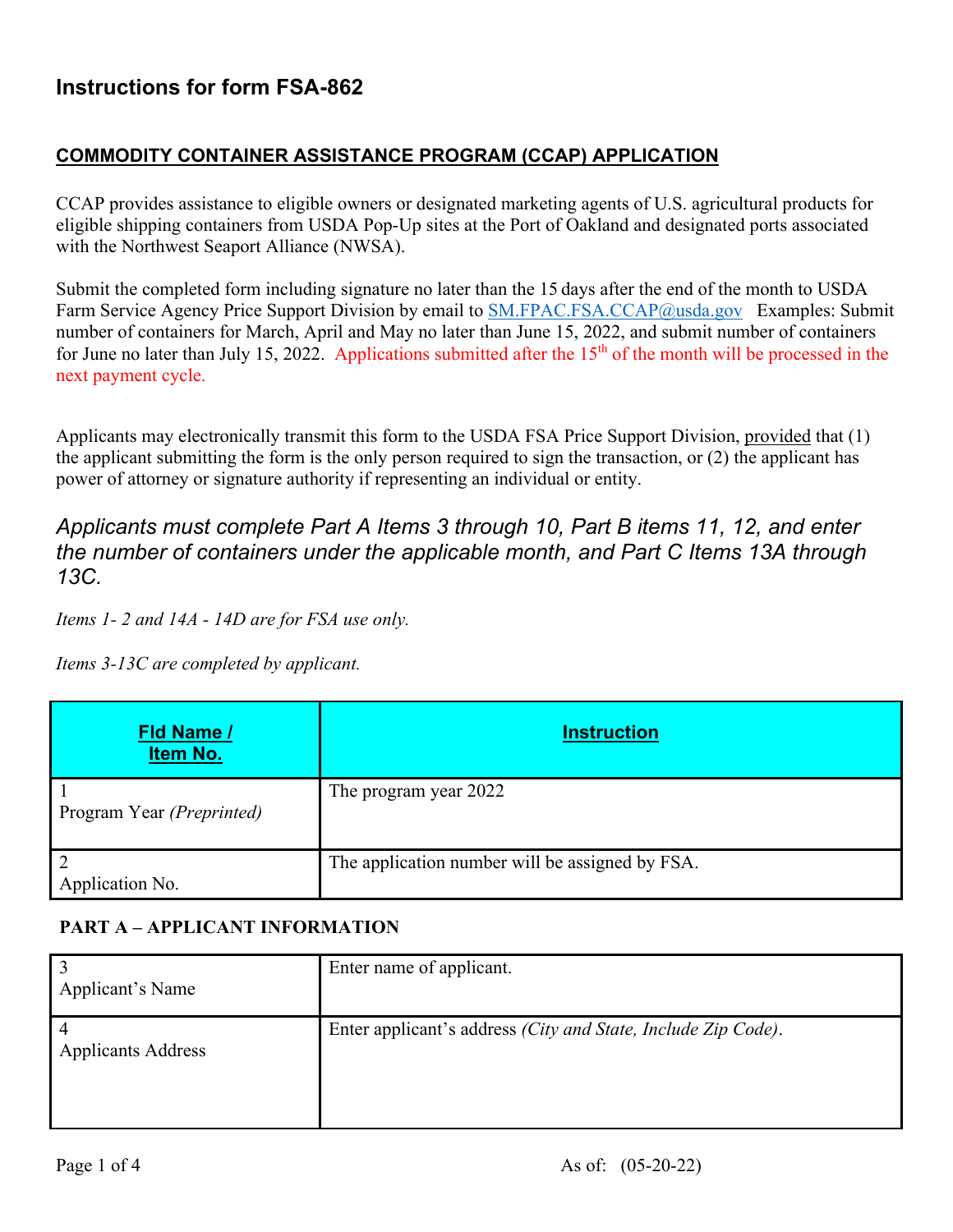| <b>Fld Name /</b><br><b>Item No.</b>                       | <b>Instruction</b>                                                                                                                                                                                                                                                                   |
|------------------------------------------------------------|--------------------------------------------------------------------------------------------------------------------------------------------------------------------------------------------------------------------------------------------------------------------------------------|
| 5<br><b>Applicants Phone Number</b><br>(Include Area Code) | Enter applicant's phone number (Include Area Code).                                                                                                                                                                                                                                  |
| 6<br>Unique Entity ID                                      | Enter Unique Entity ID (12 alphanumeric characters assigned by<br>$SAM.gov$ .<br><b>Important Note:</b> Applicants that wish to receive payment by direct deposit<br>must complete SAM.gov registration online and provide bank account<br>information. https://sam.gov/content/home |
| 7<br><b>Contact Name</b>                                   | Enter point of contact name.                                                                                                                                                                                                                                                         |
| 8<br><b>Contact Address</b>                                | Enter point of contact address (City and State, Include Zip Code).                                                                                                                                                                                                                   |
| 9<br>Contact Phone Number (Include<br>Area Code)           | Enter point of contact phone number (Include Area Code).                                                                                                                                                                                                                             |
| 10<br><b>Email Address for Monthly</b><br>Applications     | Enter the email address for monthly applications. The first time an<br>application is submitted this email address will be $(1)$ tied to the<br>applicant's name in item $3$ ; (2) used to validate certification in Part C on all<br>future applications.                           |

#### **PART B – NUMBER OF CONTAINERS PICKED UP OR FILLED**

*(Enter the port of origin of the containers and the number of containers picked up or filled for the month)*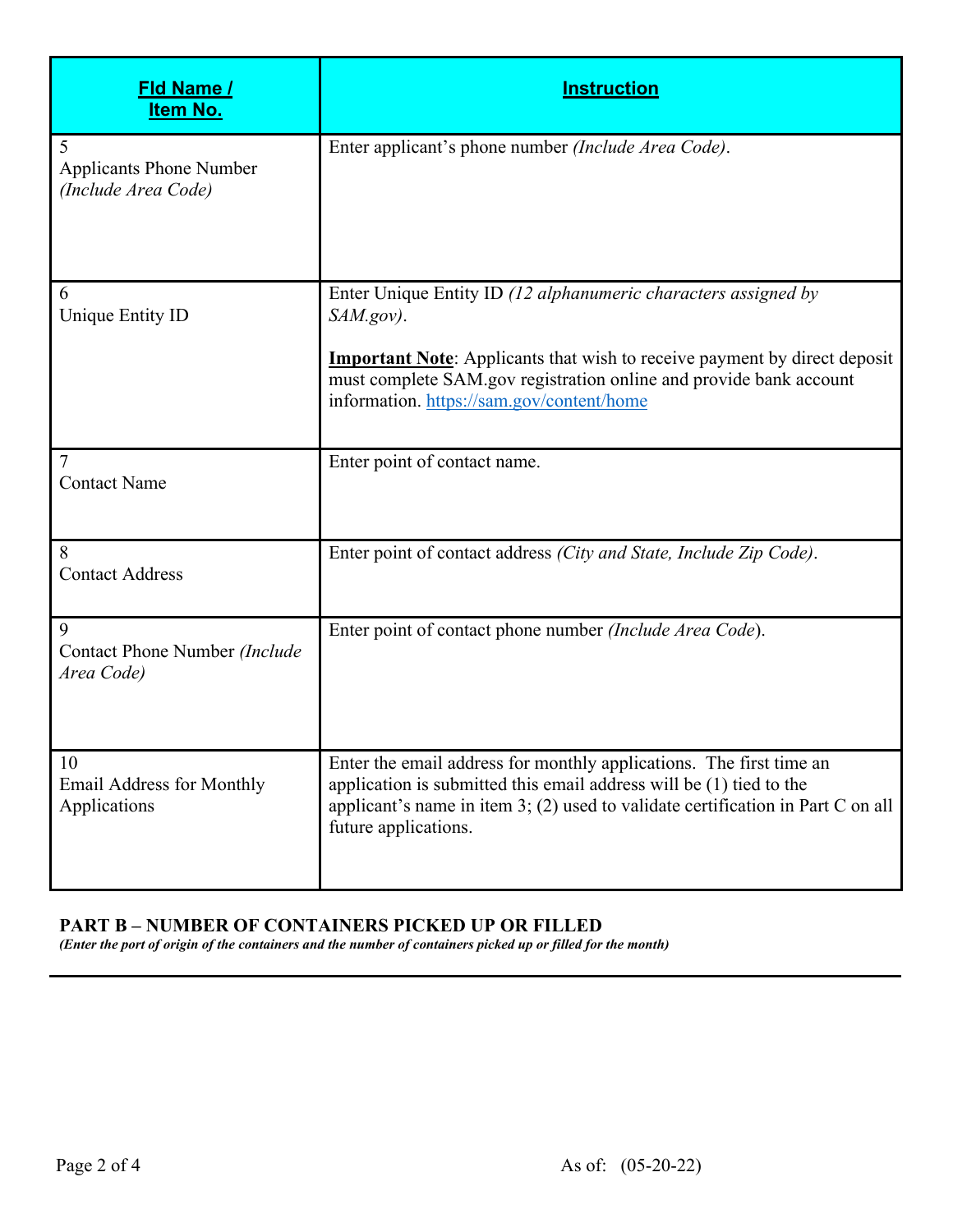| <u>Fld Name /</u><br>Item No.  | <b>Instruction</b>                                                                                                                                                                                                                                                                                                                                                                                                                                                                                                                                                                                                                                       |
|--------------------------------|----------------------------------------------------------------------------------------------------------------------------------------------------------------------------------------------------------------------------------------------------------------------------------------------------------------------------------------------------------------------------------------------------------------------------------------------------------------------------------------------------------------------------------------------------------------------------------------------------------------------------------------------------------|
| 11<br>Designate Port of Origin | Click on the arrow in item 11 for the drop-down menu to select either:<br>Oakland for Port of Oakland, CA (Howard Terminal) or<br>Seattle for Port of Seattle, WA (Terminal 46 NWSA)<br>Submit only <i>one</i> application per Port per month or Calendar Year $(CY)$ 2022. A<br>separate form must be used if applicant is reporting containers picked up or filled<br>with an agricultural commodity at different Port locations.                                                                                                                                                                                                                      |
| 12<br><b>Enter Yes or No</b>   | Enter "Yes" or "No", in each row to indicate which type(s) of containers<br>have or have not been picked-up or filled with an agricultural commodity for<br>the previous month or CY 2022.<br><b>Important Note:</b> When completing a subsequent application, do not resubmit<br>the total number of containers submitted for previous month(s).<br>Example: On June 1, 2022, an application was submitted reporting number<br>of containers for March, April, and May. When submitting a subsequent<br>application for June, the number of containers for March, April, and May on<br>the application must be blank otherwise payment will be delayed. |
| March                          | Enter the total number of containers for March $1 -$ March 31.                                                                                                                                                                                                                                                                                                                                                                                                                                                                                                                                                                                           |
| April                          | Enter the total number of containers for April $1 -$ April 30.                                                                                                                                                                                                                                                                                                                                                                                                                                                                                                                                                                                           |
| May                            | Enter the total number of containers for May $1 - May 31$ .                                                                                                                                                                                                                                                                                                                                                                                                                                                                                                                                                                                              |
| June                           | Enter the total number of containers for June $1 -$ June 30.                                                                                                                                                                                                                                                                                                                                                                                                                                                                                                                                                                                             |
| July                           | Enter the total number of containers for July $1 -$ July 31.                                                                                                                                                                                                                                                                                                                                                                                                                                                                                                                                                                                             |
| August                         | Enter the total number of containers for Aug. $1 - Aug. 31$ .                                                                                                                                                                                                                                                                                                                                                                                                                                                                                                                                                                                            |
| September                      | Enter the total number of containers for Sept. $1 -$ Sept. 30.                                                                                                                                                                                                                                                                                                                                                                                                                                                                                                                                                                                           |
| October                        | Enter the total number of containers for Oct. $1 - Oct. 31$ .                                                                                                                                                                                                                                                                                                                                                                                                                                                                                                                                                                                            |
| November                       | Enter the total number of containers for Nov. $1 -$ Nov. 30.                                                                                                                                                                                                                                                                                                                                                                                                                                                                                                                                                                                             |
| December                       | Enter the total number of containers for Dec. $1 - Dec. 31$ .                                                                                                                                                                                                                                                                                                                                                                                                                                                                                                                                                                                            |

## **PART C – APPLICANT CERTIFICATION STATEMENT**